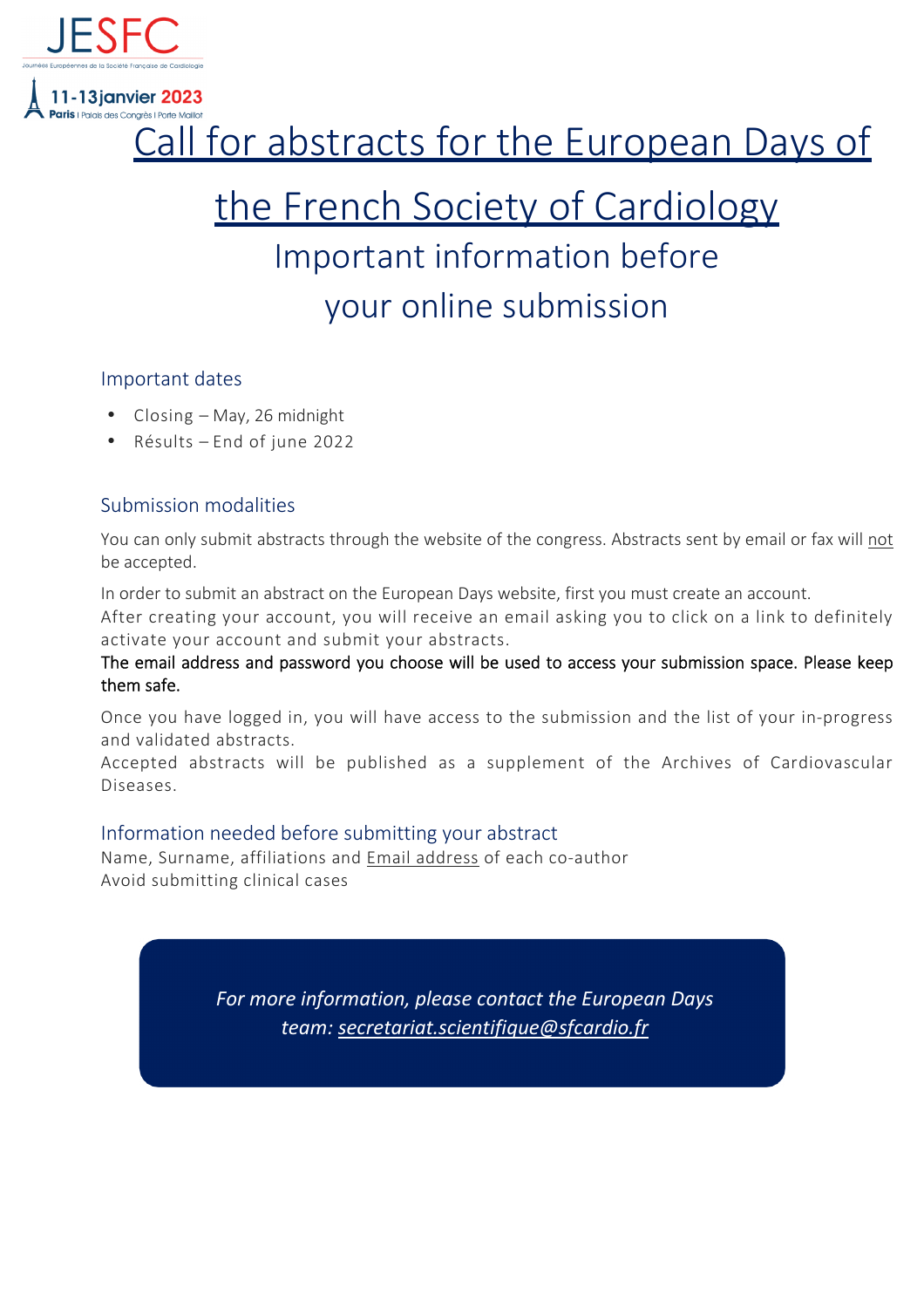# Rules and guidelines

# Step 1: Title of the abstract

Maximum of 200 characters will be accepted in lower-case letters, except for abbreviations and study name which you can write in capital letters.

Do not include, name authors, institutions, city name, trademarks in the title.

# Step 2: Authors

You must indicate the list of all institutions and authors: first author and co-authors. As a submitter, your name is, by default, included in the list of authors of the abstract.

To add an author, you just have to do "Add/Modify co-authors" and indicate their "Name" in the box circled in "blue". If the information about the author has not yet been filled, you will have to fill the missing information.

All fields ending with an « \* » are required fields.

Validate the authors' entries and do not forget to indicate the name of the person designated to present the abstract (drop-down the list of all the authors entered). Once you have entered your text, the name of the person who will present the abstract will be underlined.

You may enter up to 20 authors in the authors list including the Presenter. The authors names will be published as listed on the submission form. The authors' order and details (names, affiliations) will be published as entered by the submitter (use the arrow keys to change the order of the authors). Do not forget to validate your registration with the green "Validate" button.

Header check: Once the institutions and authors have been entered, you must check the header of your abstract via the viewing frame.

As a reminder:

- The author who appears first is the correspondent of the abstract
- The author whose name is underlined is the presenter of the abstract

Any modifications you wish to make must be done in the list of authors by clicking on [Add/Modify coauthors] at the end of the line.

# Step 3: Abstract content

We recommend your structure your abstract using the following headings:

- Background
- Objective
- Methods
- Results
- Conclusion(s)

There is no word limit, but a limited number of lines, including text with spaces and table/figure (if you add one). You may not use more than 29 lines.

All abstracts must be submitted in English using acute grammar and spelling suitable for reading and publication.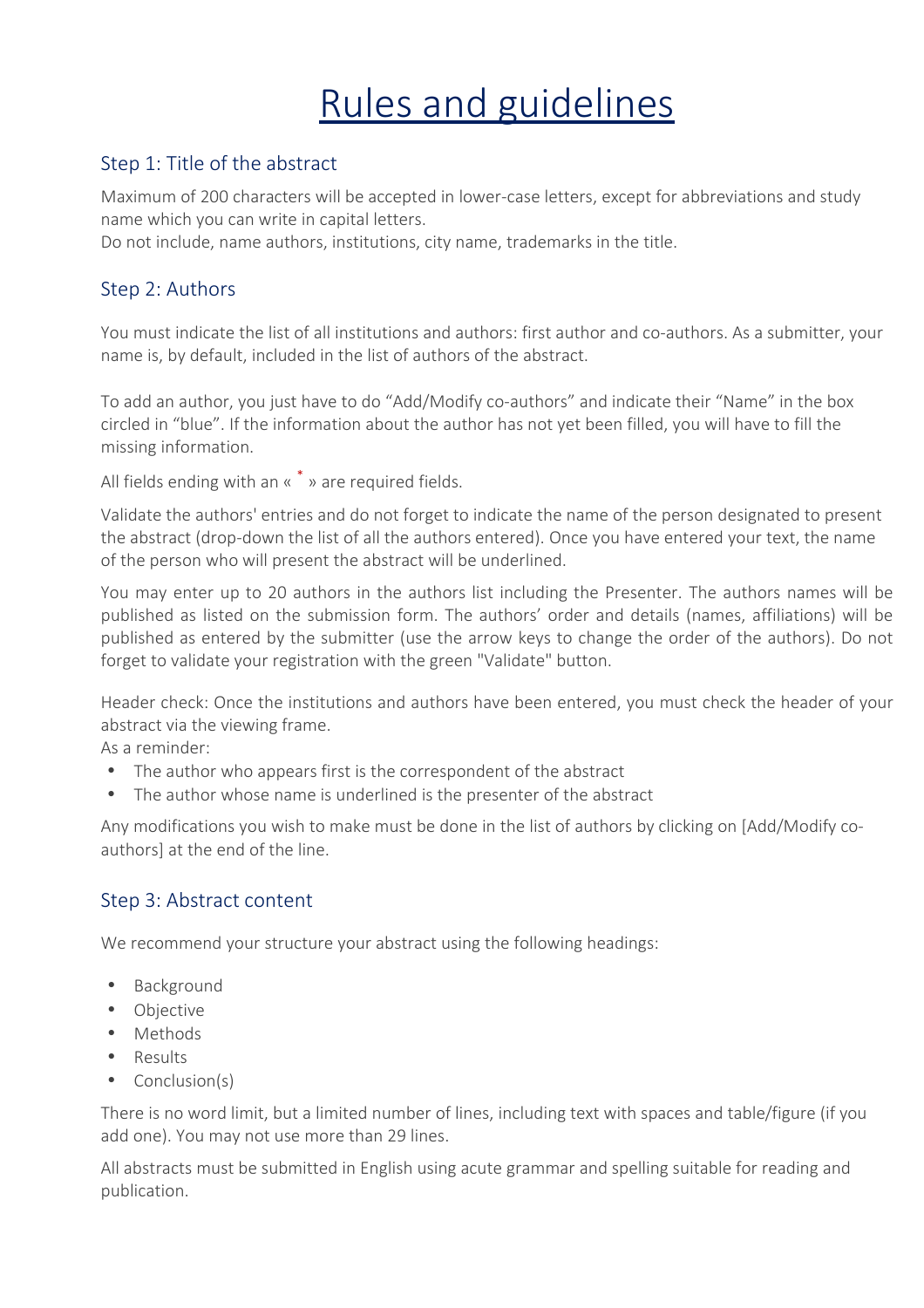Do not "cut and paste" symbols into your text. Use the symbols provided when you click on the Omega button  $(Ω)$ .

Table: Do not copy your table in the field « text ». You must create *de novo* your table using the tools provided. The maximum size of the table is 12 columns and 20 rows. The title and the legend are mandatory. Only one table is accepted per abstract.

Figure: You can add an image to your abstract, with 500x200 pixels maximum size format (jpeg, .png ou gif). You must add a legend to your image. Please make sure that your picture is readable on the abstract preview (this represents how it will look in all publications).

If possible, avoid table and figure which are not always legible. Otherwise, insere only one table or one figure but not both.

#### Step 4: Characteristics

Competition: Specify if you wish to participate to the competition of young investigators' award. If so, please select the category that fits at best your abstract, between clinical or basic research. Only researchers under the age of 32 years can participate in the competition. Please be sure to enter your age category when submitting your abstract using the drop-down menu.

Publication: The abstracts will be published in the special supplement of the *Archives of Cardiovascular Diseases* in digital format. The authors of the abstracts with the best scores will be invited to submit a full paper to *Archives of Cardiovascular Diseases.*

Topic: Select on topic from the list of 16 topics, which best describes the content.

The topic chosen should be appropriate to the content of your abstract as it will determine the choice of graders and possible selection for an oral presentation.

Competing of interest: You must declare any potential competing of interest regarding the content of your abstract. This will allow the audience to take potential competing of interest into account when assessing the objectivity of the presentation. All potential competing must be stated (relationships, past or present, such as employment, consultancy, investments and stock ownership, funding for research, family relationship, etc).

#### Step 4 : Abstract preview and submission

Once you have submitted your abstract, click on "Save".

Please read your abstract carefully to avoid any mistakes before confirmation. Take care of the information you have entered (domain, publication, topic, first author and presenter information, competing of interest, overview...), spelling and grammar. Use the buttons at the bottom of the page to modify or confirm your abstract.

After submitting your abstract, you will an immediate automatic confirmation email from secretariat.scientifique@sfcardio.fr.

If you submit two abstracts with the same content, we will automatically keep the most recent submitted abstract.

If you have difficulties in submitting your abstracts or if you need any further information, please contact: secretariat.scientifique@sfcardio.fr.